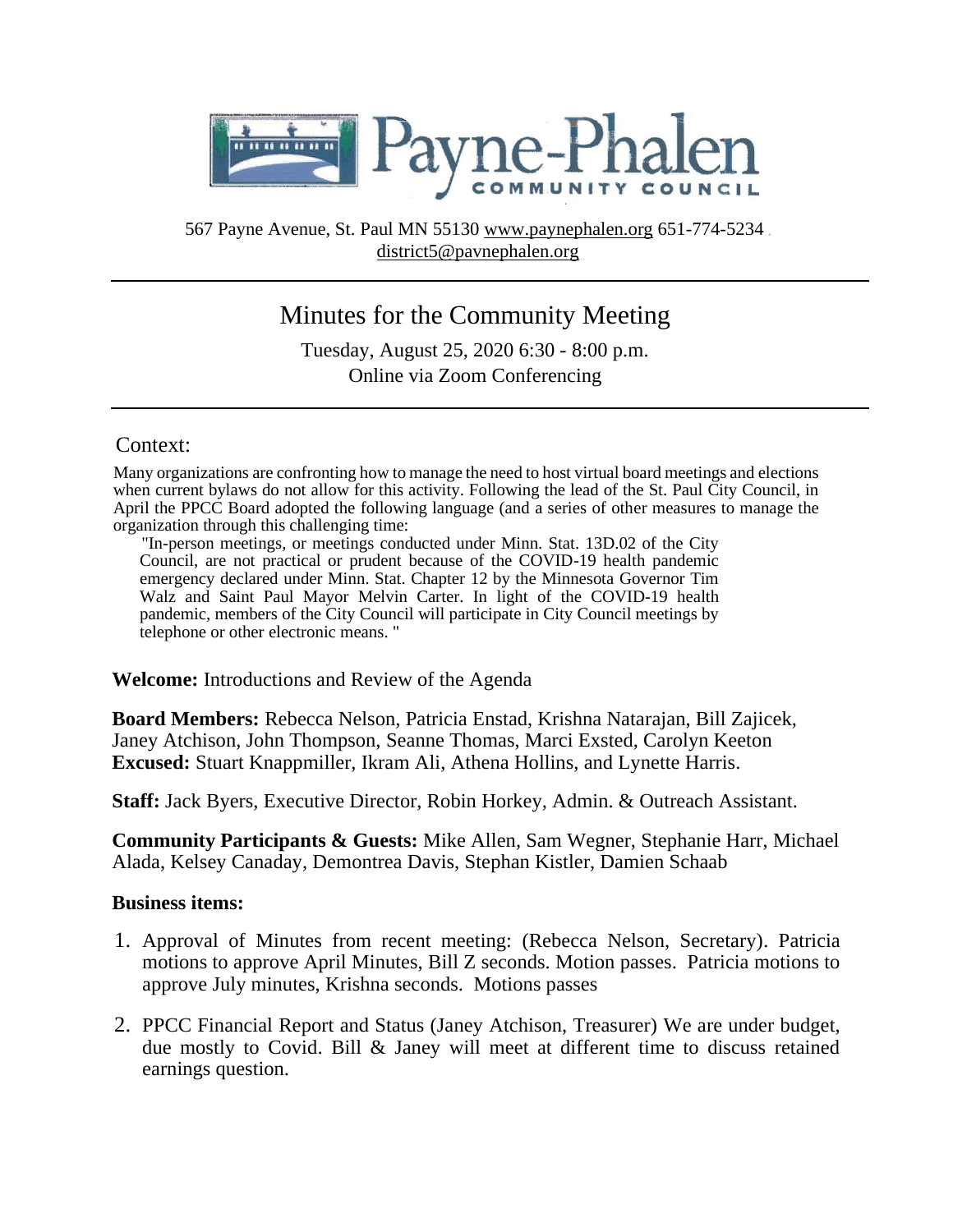- 3. Updates and recommendations from the Nominations/Events Committee (Rebecca Nelson). Nominations Committee (Rebecca, Patricia, Bill & Athena) met and interviewed Marci Exsted & Carolyn Keeton. Bill makes recommendation of the Nominations Committee to accept Marci Exsted and Carolyn Keeton for three year terms and in turn, Rebecca Nelson and Patricia Enstad for another three year term each and Lynette Harris for a one year term. Noting that the term has already started. Janey motions to accept the recommendation, John seconds. Motion passes.
- 4. Recommendations from the Executive Committee on Board re-appointments (Athena Hollins) See motion above
- 5. Re-Activation of the Arcade Street Working Group (Stuart Knappmiller) Skip as Stuart is not here.

# **City Projects Requests for Support:**

- 6. Request for support from the City of St Paul, Interim Pedestrian Improvements at Arlington and Arkwright (Jack Byers) Seanne motions to support temporary project until permanent project can begin three years from now. Bill Seconds, motion passes
- 7. Request for Support from the City of St Paul, Planning Commission Updates to the Multi-Family Residential (RM) Zoning Districts (Jack Byers) Bill motions to accept proposal, John seconds, motion passes
- 8. Request for Support City of St Paul, Proposal for changing wine shop distance requirements (Stephanie Harr, Legislative Aide, Ward 7). Currently Liquor stores are required to have half a mile distance between them, would like to change this for Wine only, off sale requirement to 300 ft. allowing for a wine specialty store to be located closer to another liquor store or another wine store. Therefore, increasing business opportunities. Seanne motions to write a letter of support for distance change, Patricia seconds. Motion passes.

## **Community Discussion:**

- 9. Flower Power at the Creek: Collaboration with Partner Organization: Lower Phalen Creek Project and Oyate Hotanin, September 5<sup>th</sup>, 10-3 pm, Johnson Parkway and East Maryland Avenue, Additional Hybrid/Online activities: TBD (Staff from LPCP)
- 10. Solidarity Street Gallery Event: Collaboration with Community Partner Organizations: Payne Ave, October 1<sup>st</sup>-3<sup>rd</sup> Additional Hybrid/Online Activities: TBD (Stephan Kistler, Artist/Organizer)

### **Wrap-up, announcements, and other business:**

Family Values for Life Back to School Event August 26<sup>th</sup> 12-8 pm First Covenant Church 1280 Arcade St.